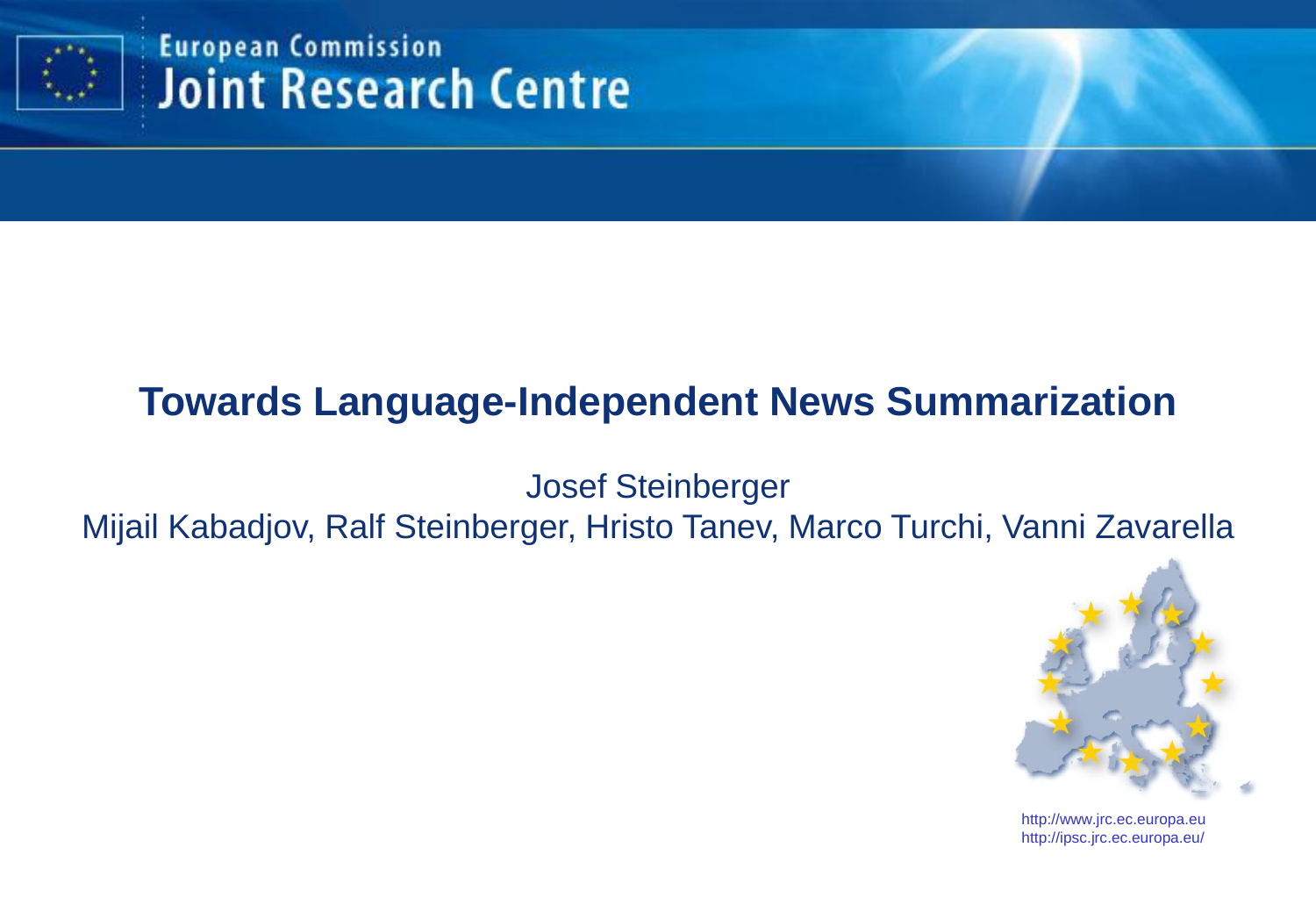



• **Motivation** – summaries of news clusters in Europe Media Monitor (EMM)

**Outline**

- **Summarization approach**
	- Basic approach based on latent semantic analysis (LSA) TAC'08
	- Adding semantic information about entities TAC'09
	- Aspect capturing
		- event extraction + semantic class learning TAC'10
	- Temporal analysis
	- Sentence compression and paraphrasing by term sequence selection and sentence reconstruction inspired by MT techniques – TAC'11
- Results in the **guided summarization task**
- Our prior work on multilingual evaluation
- Results in the **multilingual summarization task**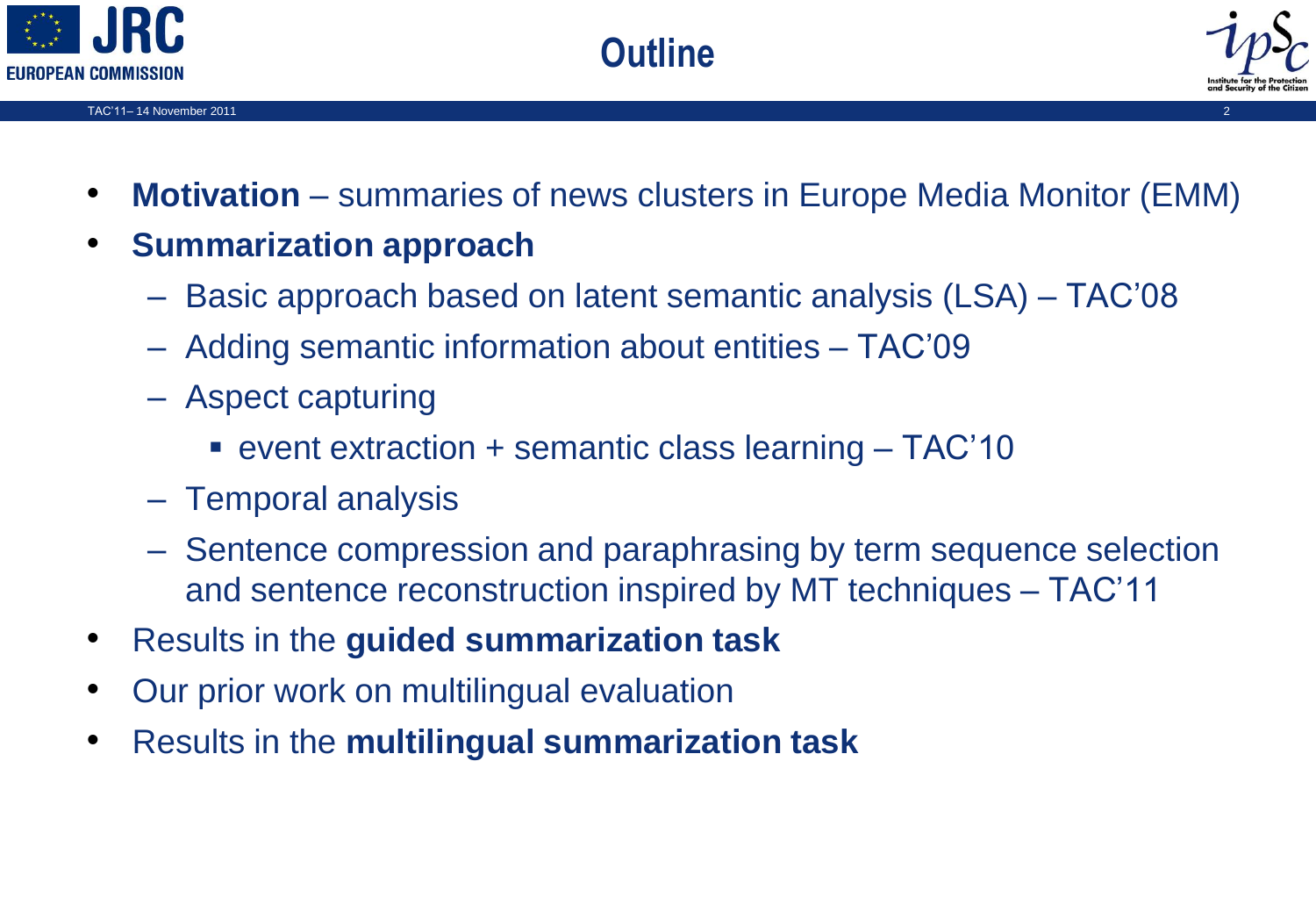

## **Europe Media Monitor**



#### TAC'11– 14 November 2011 3

## • **EMM news gathering engine**

- Monitors ~ 3,000 news sources
- Gathers about 100,000 news articles per day
- In **>50 languages**
- Visits some sites every 5 minutes
- Extracts text from the web page
- Converts text into Unicode-encoded RSS
- Feeds the news into publicly accessible media monitoring systems

|                                                                                                                                                                            | <b>EMM NewsFxplorer</b><br><b>EMM NewsBrief</b><br><b>Top Stories</b>                                                                                                                                                                                   |               | Adva<br>Search<br>sea                                                                                                                                                                                                            |
|----------------------------------------------------------------------------------------------------------------------------------------------------------------------------|---------------------------------------------------------------------------------------------------------------------------------------------------------------------------------------------------------------------------------------------------------|---------------|----------------------------------------------------------------------------------------------------------------------------------------------------------------------------------------------------------------------------------|
| <b>ETTITTI NewsBrief</b>                                                                                                                                                   | Subscribe to this section <b>USS</b> RGS fead for this section<br>Updated every 10 minutes, 24 hours per day.                                                                                                                                           | en - English  | a Priday, September 7, 2007<br>2:35:19 PM CEST                                                                                                                                                                                   |
| <b>Hain Henu</b><br>World Edition<br><b>Ton Stories</b><br>24 Hours Overview<br><b>FMM Panorama</b><br><b>Press Reviews</b><br>Help about EMM<br><b>Most Artisa Themas</b> | Current top 10 stories<br>Language: en Period: 07-Sep-2007 02:20:00 - 07-Sep-2007 14:20:00<br>Previous<br>64<br>40<br>Dont of<br>22                                                                                                                     |               | European<br>Commission<br>Assistant High Commissioner<br>Protection in Lebanon<br>alertnet Friday, September 7, 200<br>2-12-00 PM CEST<br>EU-Disasters/Climate/UN/ EU<br>issues storm warning as world<br>climate disasters grow |
| <b>FU Focus</b><br><b>Directorates-Ceneral</b>                                                                                                                             | šés<br>16                                                                                                                                                                                                                                               |               | dpa-en Friday, September 7, 200.<br><b>1-49-00 PM CEST</b><br><b>More artic</b><br><b>Commissioners in the new</b><br>Barroso schützt Verheusen<br>wienerzeitung Fridey, September<br>2007 1:29:00 PM CEST                       |
| <b>Themes</b>                                                                                                                                                              | Missing girl's mom 'to be named suspect'<br>Articles: 105. Lest update: Sep 7, 2007 2:09:00 PM, Start: Sep 7, 2007 4:16:00 AM &<br>Police to name parents of missing British girl as suspects: reports<br>CBC Friday, September 7, 2007 2:09:00 PM CEST |               | EU-Diplomacy/Romania/ Barn<br>calls for solidarity in European<br>energy market<br>dpa-en Friday, September 7, 200.<br>10:53:00 AN CEST                                                                                          |
|                                                                                                                                                                            | The parents of a four-year-old British girl who disappeared four months ago during a family vacation in<br>southern Portugal will be named formal suspects in the case Friday, a family spokesperson and family<br>friend say                           |               | Mona artin<br><b>European Parliament</b>                                                                                                                                                                                         |
| <b>The World</b>                                                                                                                                                           |                                                                                                                                                                                                                                                         | Mora articles | EU representative calls for<br>constitutional reform after                                                                                                                                                                       |
| <b>European Union</b><br><b>Furope (Other)</b>                                                                                                                             | Seven U.S. soldiers killed in Iraq<br>Articles: 36. Last update: Sep 7, 2007 2:19:00 PM, Start: Sep 7, 2007 8:41:00 AM &                                                                                                                                |               | Ukrainian elections<br>interfax-en Friday, September 7.<br>2:27:00 PM CEST                                                                                                                                                       |
| Ania<br><b>Middle East</b><br><b>North America</b>                                                                                                                         | Iraq: US military reports 7 troops killed in 2 attacks<br>toost Friday, September 7, 2007 2:10:00 PM CEST 1<br>Incurrently blow up has currently bridge on made leading to borlan and Saudi Arabia: US allocates                                        |               | Sarkozy takes his governmen<br>the road<br>.                                                                                                                                                                                     |



### http://emm.newsbrief.eu/overview.html





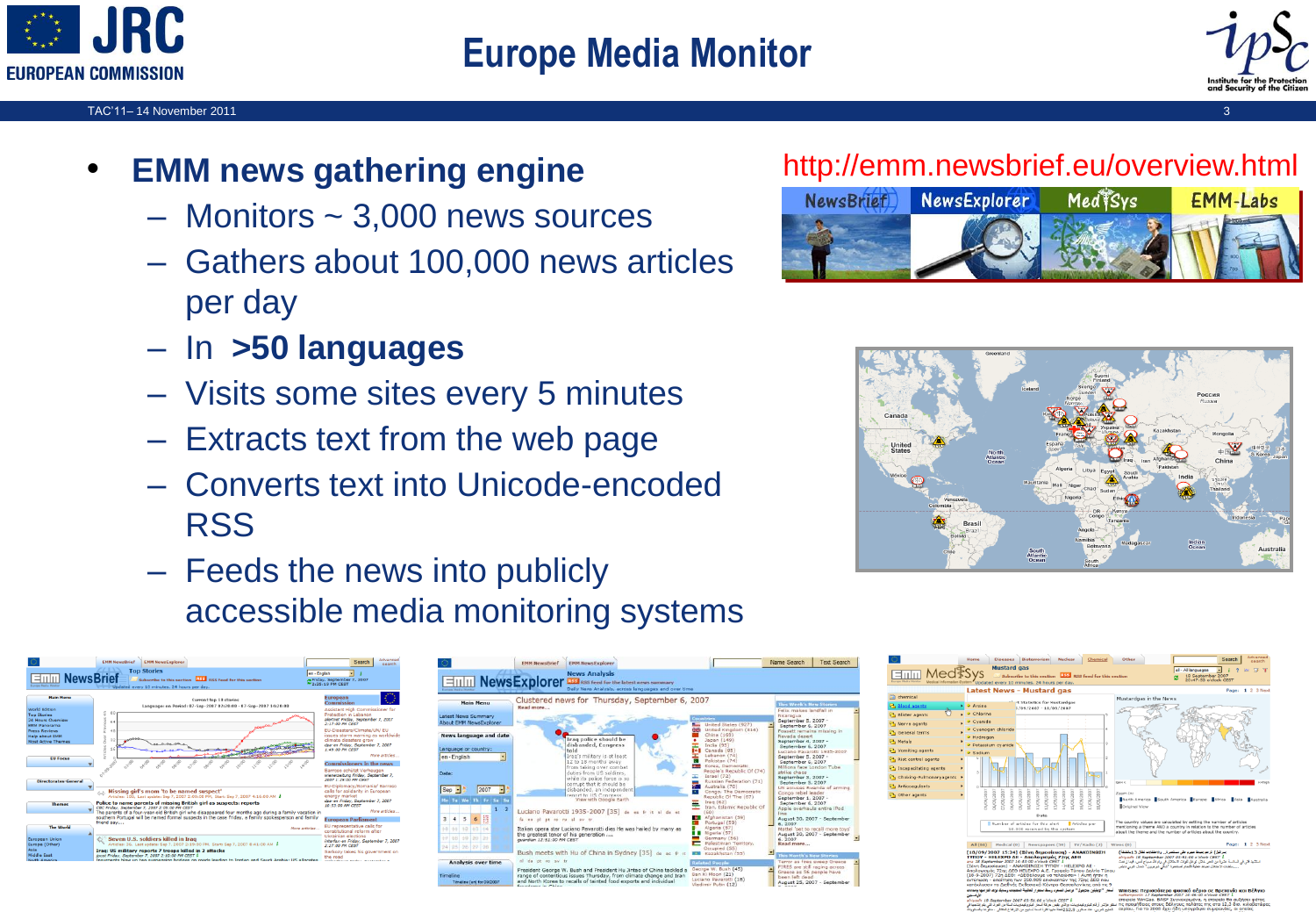

## **Extractive Summarizer based on LSA**



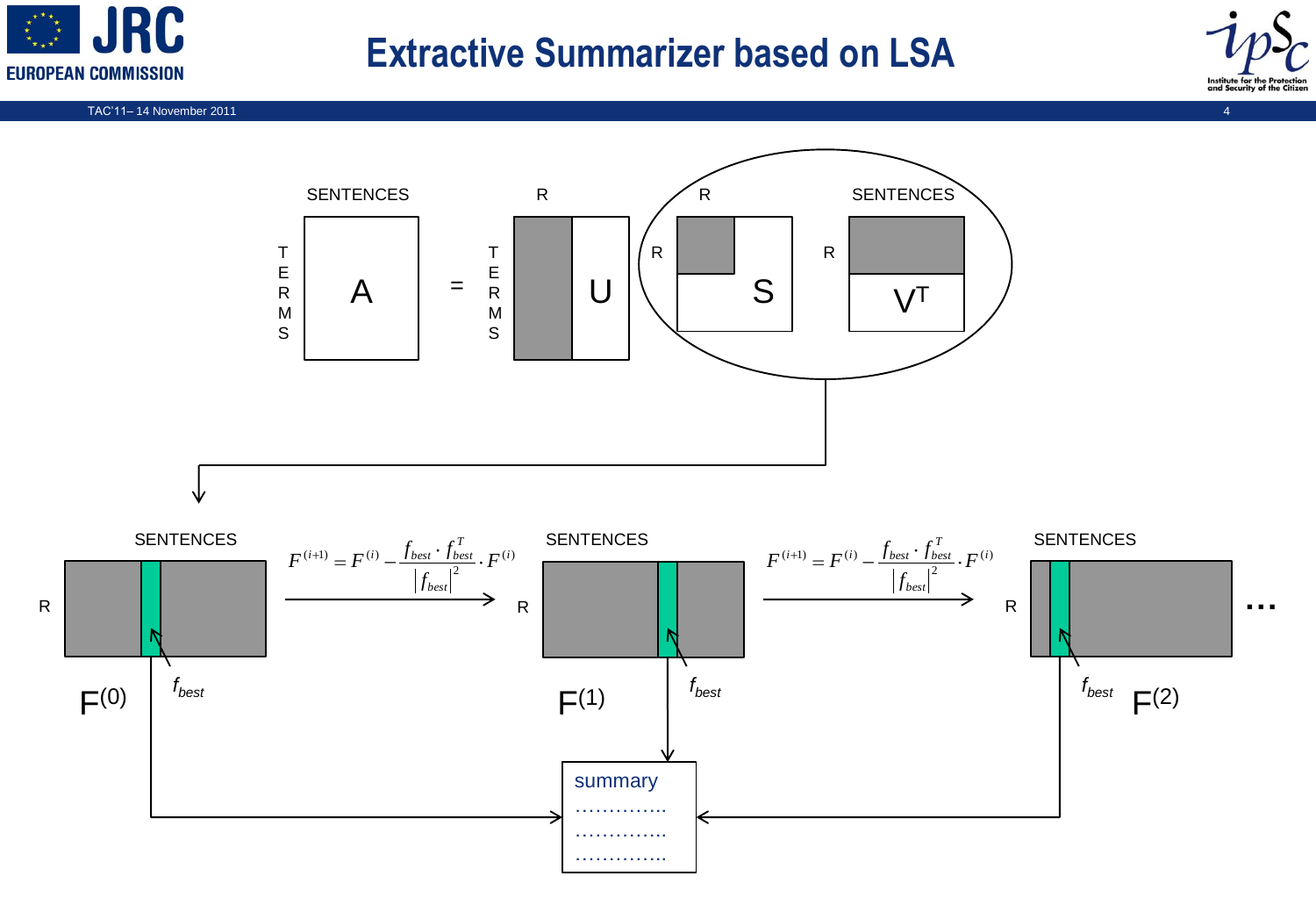

TAC'11–14 November 2011 Sammen Andre States and States and States and States and States and States and States and States and States and States and States and States and States and States and States and States and States an



- Entity (Person/Organization/Location) names are not treated only lexically
- Entities get more weight
- Sentences sharing the same entities are closer to each other in the LSA space

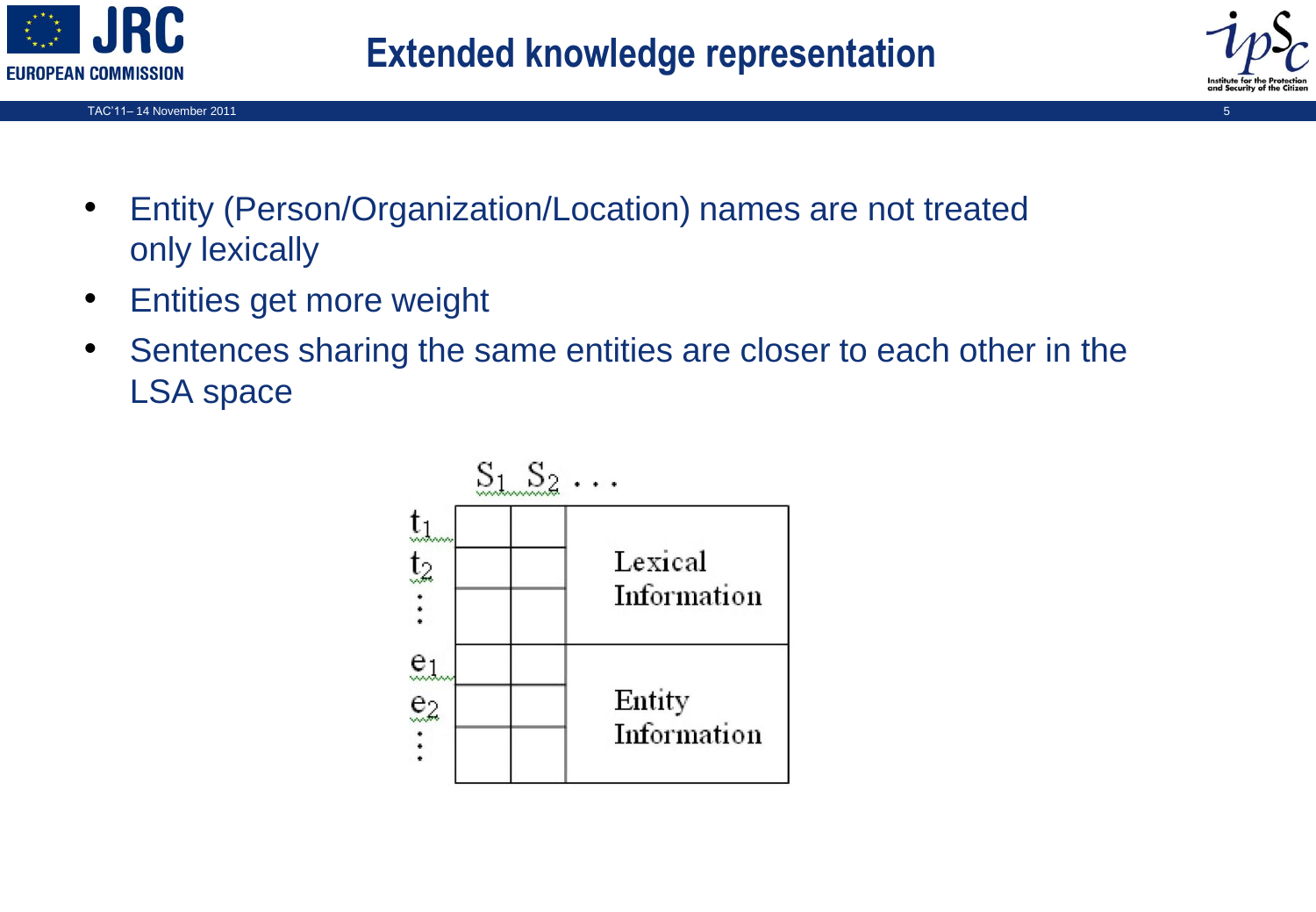

TAC'11– 14 November 2011 6



- We used our **event extraction system** (NEXUS) + **a tool for learning of semantic classes** (Ontopopulis)
- The extracted information is **combined with co-occurrence information from LSA**
- Event extraction system (NEXUS)

*"All the 20 people taken hostage by armed pirates were safe."* 

Extracted slots:

*event type* (*kidnapping*), *victims* (*20 people*), *perpetrator* (*pirates*)

- Captured TAC aspects: what happened, who affected, perpetrators
- Automatically learnt Lexica (Ontopopulis)
	- Sample from lexicon for countermeasures:

*operation, rescue operation, rescue, evacuation, treatment, assistance, relief, military operation, police operation, security operation, aid*

– Captured TAC aspects: damages, countermeasures, charges, what (resources)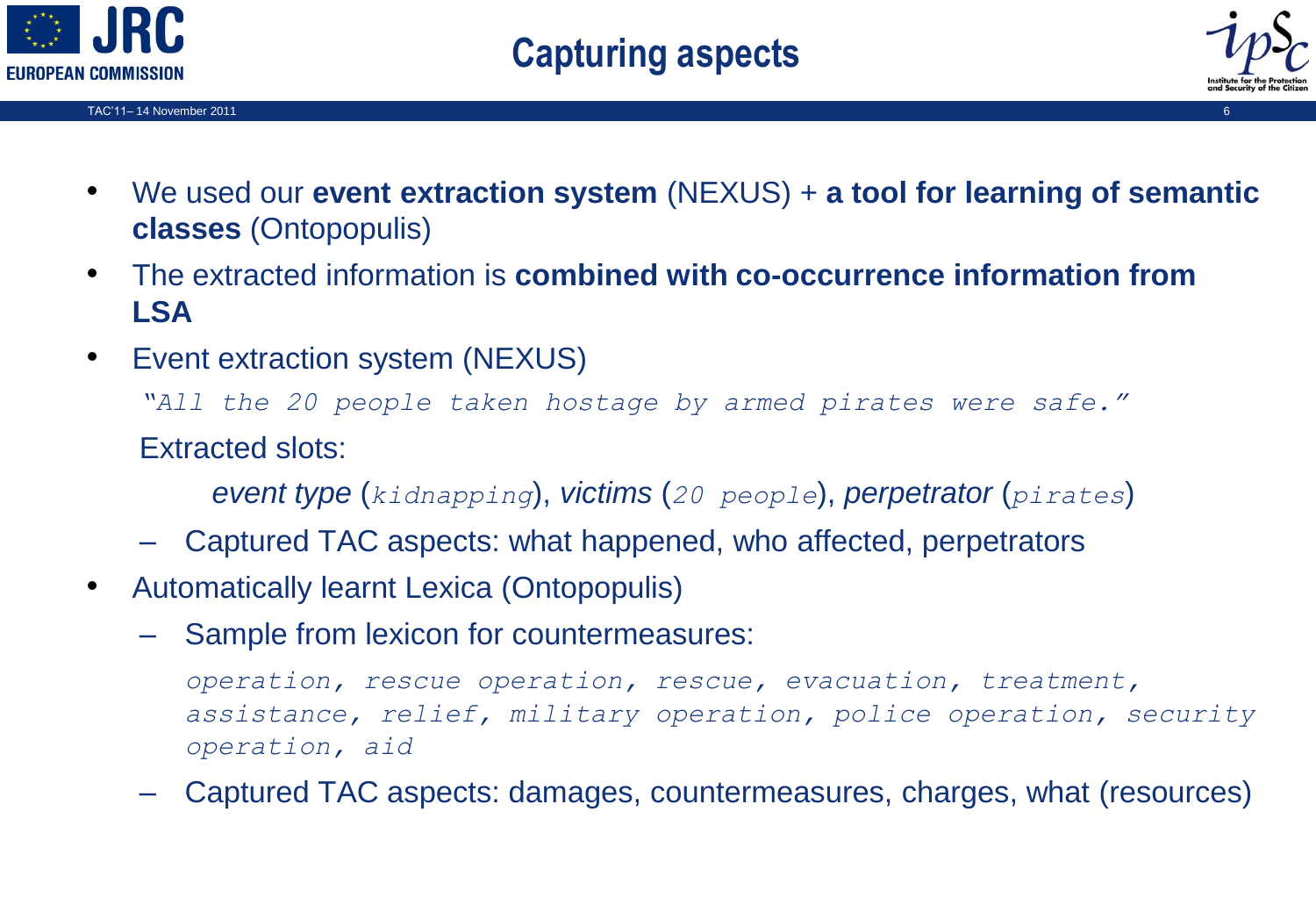



- **Types of temporal expressions we cover:**
	- numerical vs. non-numerical: *03/18/2010 vs. on the fifth of December 2009*
	- fully specified vs. underspecified: *on the fifth of December 2009 vs.* in March 2002
	- absolute vs. relative vs. deictic: in March 2002 vs. *in March* vs. *last month*
	- simple vs. compound: *a year before last Monday*
	- discrete vs. fuzzy: *three days ago* vs. *in a few months*

## • **Recognition and normalization**

– Relative expression: anchor selection starts with the article date and is updated

## • **3 applications**

- Capturing the WHEN aspect
	- the most frequent normalized time
- Identification of update sentences
	- Larger weight for sentences in which at least one of the temporal intervals is in an "after", "overlapped by" or "finishes" relation with the reference one (the date of the most recent article of the initial set).
- Sentence ordering
	- The best sentence comes first, following sentences ordered by date/time (found in the particular sentence or in the preceding context or article date)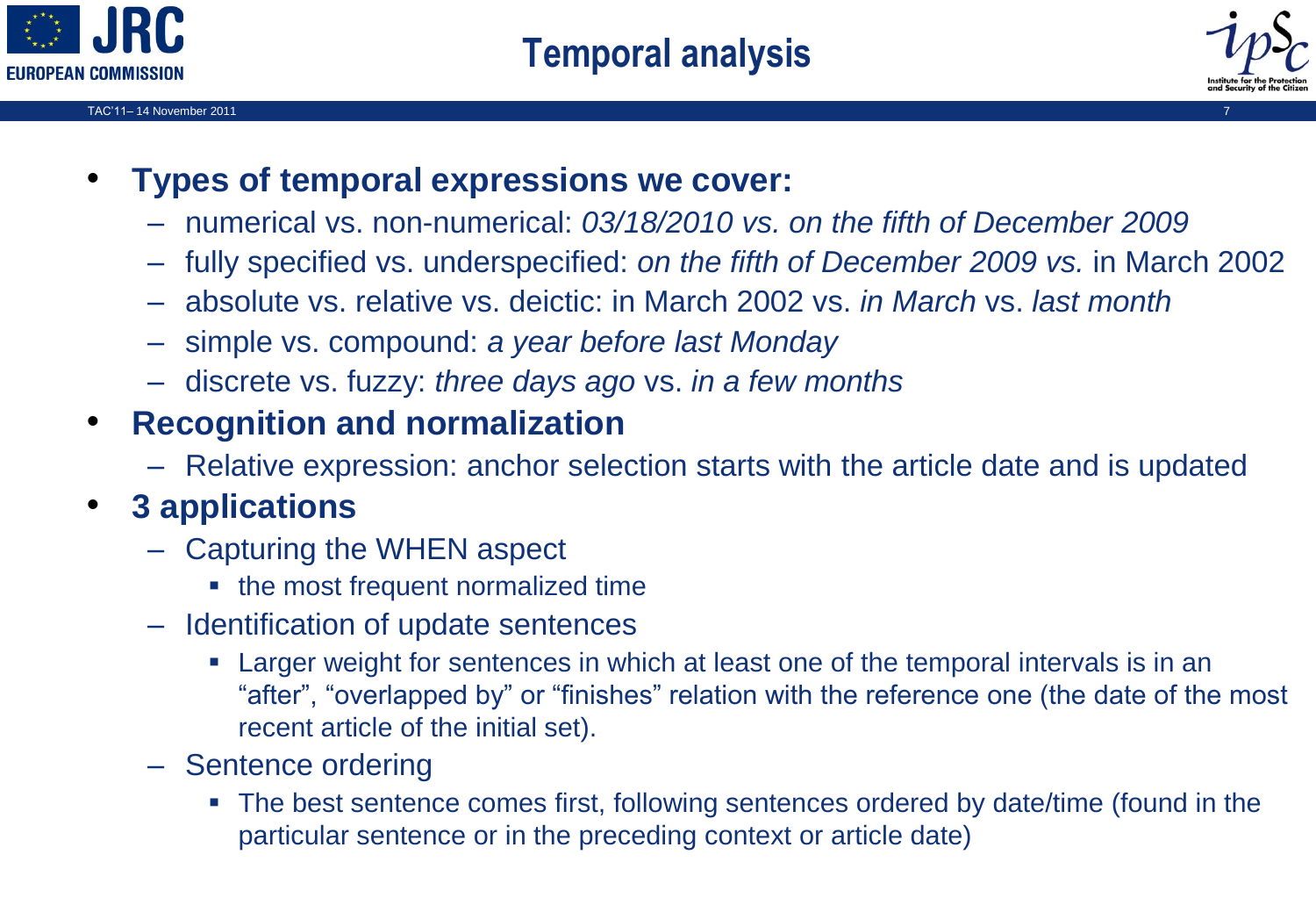





- **Motivation**
	- To generate summaries from our summary representation without recurring to simple sentence extraction.
	- Human summaries contain more and shorter sentences than system summaries (in TAC'09 – 6 vs. 4)

## • **Approach**

- Select the most important sentences
- Leave only the important terms in the summary sentences
	- **LSA + language-model**
	- **Parameterized compression rate**
	- Output: sequence of important words
- Reconstruct the sentences using the noisy-channel model
	- Monolingual phrase based statistical model in machine translation
	- **Translate"** = to find the most probable target sentence by inserting new words and reproducing the inflected surface forms of the source words

**Steinberger Josef, Marco Turchi, Mijail Kabadjov, Nello Cristianini & Ralf Steinberger (2010). Wrapping up a Summary: from Representation to Generation. In: Proceedings of the 48th Annual Meeting of the Association for Computational Linguistics (ACL'2010), pp. 382-286. Uppsala, Sweden, 11-16 July.**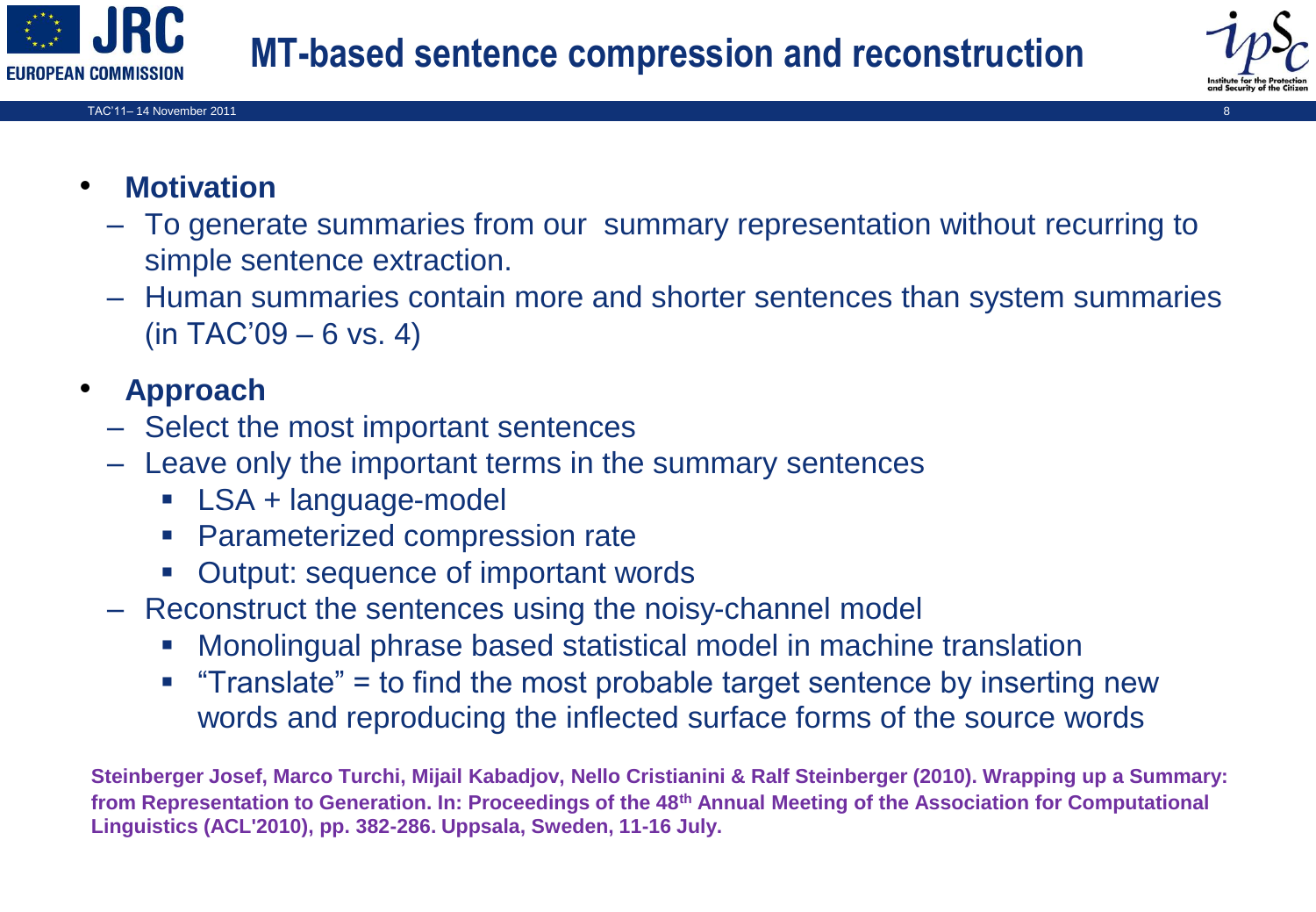



#### TAC'11– 14 November 2011 9

### Original sentence:

A Palestinian suicide bomber detonated an explosive belt at a commercial center in Dimona on Monday morning, killing an Israeli woman and wounding at least eight others.

### Compressed and reconstructed:

A **Palestinian suicide bomber detonated** an **explosive commercial center** in **Dimona** and on **Monday morning**, **killing** an **Israeli**.

| <b>TERM</b>      | a              | p<br>a<br>e<br>S<br>n<br>a<br>n | S<br>u<br>C<br>d<br>e | b<br>0<br>m<br>b<br>e | d<br>е<br>0<br>n<br>a<br>е<br>d | a<br>n         | e<br>X<br>D<br>$\Omega$<br>S<br>v<br>e | b<br>е   | a            | a                | C<br>0<br>m<br>m<br>e<br>C<br>а | C<br>е<br>n<br>e | n                | d<br>m<br>0<br>n<br>a | $\circ$<br>n | m<br>0<br>n<br>d<br>a<br>v | m<br>$\Omega$<br>n<br>n<br>g |                | k<br>n<br>g | а<br>n          | S<br>a<br>е | W<br>0<br>m<br>a<br>n | a<br>n<br>d | W<br>0<br>u<br>n<br>d<br>n<br>g | а              | e<br>a<br>S    | e<br>g   | 0<br>h<br>e<br>S |                |
|------------------|----------------|---------------------------------|-----------------------|-----------------------|---------------------------------|----------------|----------------------------------------|----------|--------------|------------------|---------------------------------|------------------|------------------|-----------------------|--------------|----------------------------|------------------------------|----------------|-------------|-----------------|-------------|-----------------------|-------------|---------------------------------|----------------|----------------|----------|------------------|----------------|
| <b>LSA</b> score | $\overline{0}$ | 32                              | 66                    | .64                   | .26                             | $\overline{0}$ | .26                                    | 21       | $\circ$      | $\circ$          | 24                              | .23              | $\mathbf{0}$     | 56                    | $\circ$      | 30                         | .11                          | $\mathbf{0}$   | 24          | $\circ$         |             | .16                   | $\circ$     | 15                              | $\overline{0}$ | $\overline{0}$ | $\Omega$ | $\circ$          | $\overline{0}$ |
| 1-gram           | $\circ$        | 59                              | 26                    | .07                   | .07                             | $\circ$        | .15                                    | 12       | $\circ$      | $\Omega$         | 66                              | .83              | $\mathbf{0}$     | .01                   | $\circ$      |                            | .17                          | $\circ$        | 37          | $\circ$         | .70         | .49                   | $\circ$     | .03                             | 0              | $\mathbf{0}$   | $\Omega$ | 0                | $\mathbf{0}$   |
| 2-gram           | $\overline{0}$ | 02                              | 37                    | .37                   | .01                             | $\overline{0}$ | .01                                    | .01      | $\circ$      | $\circ$          | .05                             | .05              | $\overline{0}$   | $\overline{0}$        | $\circ$      | $\mathbf 1$                | $\mathbf{1}$                 | $\overline{0}$ | $\circ$     | $\circ$         | .02         | .02                   | $\circ$     | $\overline{0}$                  | $\circ$        | $\overline{0}$ | $\Omega$ | $\circ$          | $\overline{0}$ |
| 3-gram           | $\circ$        | . 02                            | .31                   | .31                   | $\mathbf{1}$                    | $\mathbf{1}$   | $\mathbf{1}$                           | $\Omega$ | $\Omega$     | $\Omega$         | $\Omega$                        | .00              | .00 <sub>1</sub> | .00                   |              | $.00$ .00                  | .02                          | .02            | .03         | .03             | .03         | .03                   | .03         | .03                             | $\Omega$       | $\Omega$       | $\Omega$ | $\circ$          | $\mathbf{0}$   |
| 4-gram           | $\overline{0}$ | 00                              | .00                   | .17                   | $\mathbf{1}$                    | $\mathbf 1$    | $\mathbf{1}$                           |          | .00          | .00 <sub>l</sub> | .00                             |                  | $.00$ .00        |                       |              | $.00$ .00.30.30.30         |                              |                |             | .30   .00   .00 |             | .00                   | .00         | .00                             | $\overline{0}$ | $\overline{0}$ | $\Omega$ | $\circ$          | $\circ$        |
| Combined         | 0              | 28                              | .43                   | .38                   | .26                             | 14             | .28                                    | 13       | $\mathbf{0}$ | $\Omega$         | 27                              | 31               | $\mathbf 0$      | 22                    | $\mathbf{0}$ | 57                         | .29                          | .01            | 20          | . 00            | 57          | .19                   | . 00        | 07                              | $\Omega$       | $\mathbf 0$    | O.       | $\mathbf 0$      | $\Omega$       |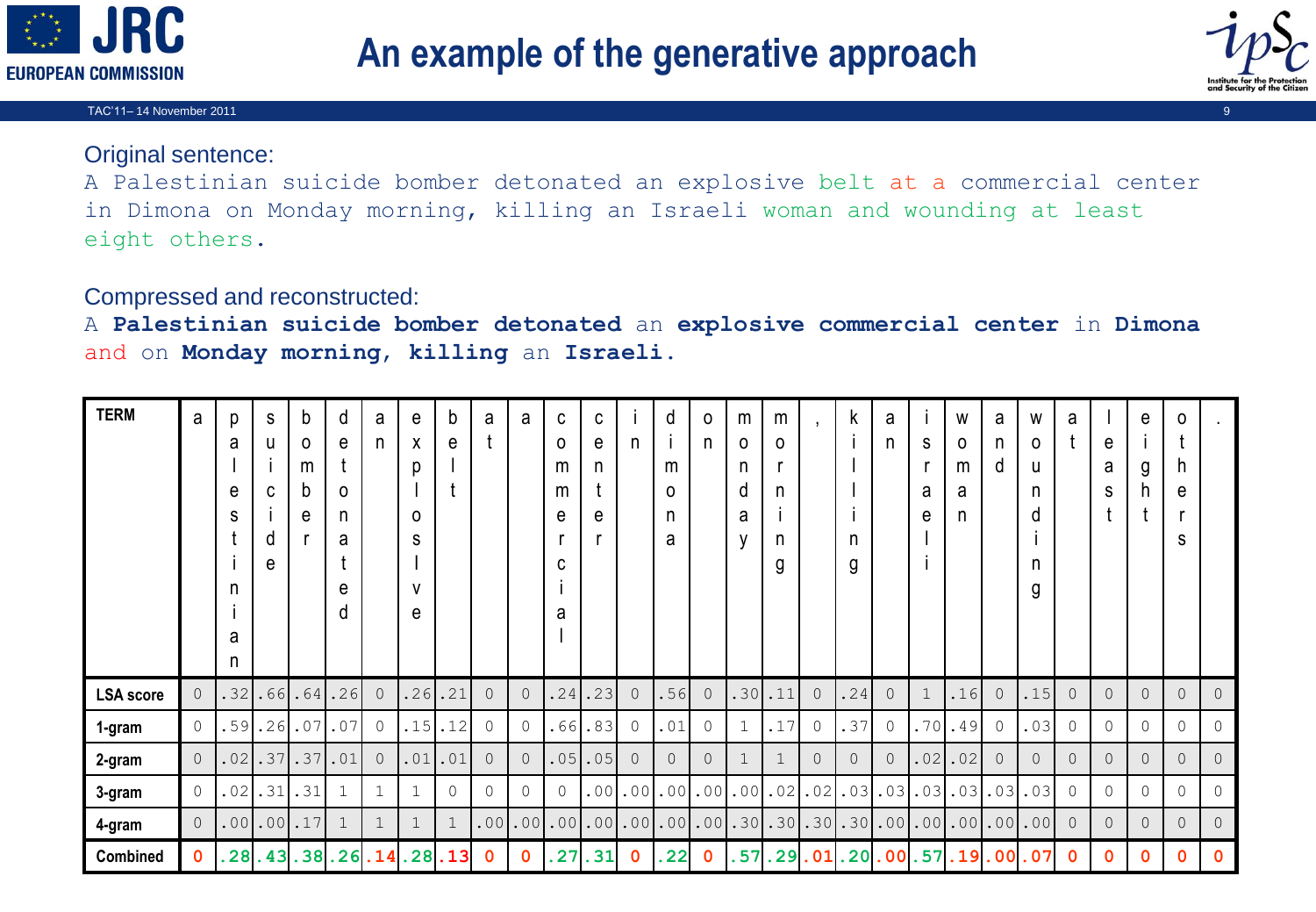



## Initial summaries

### 50 submissions in total

| ID                                 | Overall<br>responsiveness | Linguistic<br>quality | Pyramid<br>score | Number of<br>repetitions |
|------------------------------------|---------------------------|-----------------------|------------------|--------------------------|
| 25 (the best run in Overall resp.) | 3.159(1)                  | 3.341(6)              | 0.440(10)        | $1.409$ $(17/25)$        |
| 22 (the best run in Pyramid score) | 3.136(2)                  | 3.432(5)              | 0.477(1)         | 1.045(7/25)              |
| (sentence extraction)<br>37.       | 2.977(12)                 | 3.455(4)              | 0.412(23)        | $0.864$ $(2/25)$         |
| 6 (+ compression/paraphrasing)     | 2.341(43)                 | 2.318(42)             | 0.311(42)        | $0.568 (-/25)$           |
| 2 (baseline - MEAD)                | 2.841(27)                 | 2.818(30)             | 0.362<br>(32)    | $1.432 (-/25)$           |
| 1 (baseline - LEAD)                | 2.500(37)                 | 3.205(7)              | 0.304<br>(45)    | $0.455 (-/25)$           |

Top 25 systems

### Update summaries

| <b>ID</b>                          | Overall<br>responsiveness | Linguistic<br>quality | Pyramid<br>score | Number of<br>repetitions |
|------------------------------------|---------------------------|-----------------------|------------------|--------------------------|
| 35 (the best run in Overall resp.) | 2.591(1)                  | 2.818(24)             | 0.342(4)         | $0.818$ $(19/25)$        |
| 9 (the best run in Pyramid score)  | 2.523(5)                  | 2.659(34)             | 0.353(1)         | 0.409(3/25)              |
| 37 (sentence extraction)           | 2.205(31)                 | 3.250(6)              | 0.291(21)        | 0.25(1/25)               |
| 6 (+ compression/paraphrasing)     | 1.864(45)                 | 2.159(44)             | 0.176(44)        | $0.295 (-/25)$           |
| 2 (baseline - MEAD)                | 2.114(35)                 | 2.841(22)             | 0.284<br>(24)    | $0.568$ $(10/25)$        |
| 1 (baseline - LEAD)                | 2.091<br>(37)             | 3.455(1)              | (36)<br>0.237    | $0.364 (-/25)$           |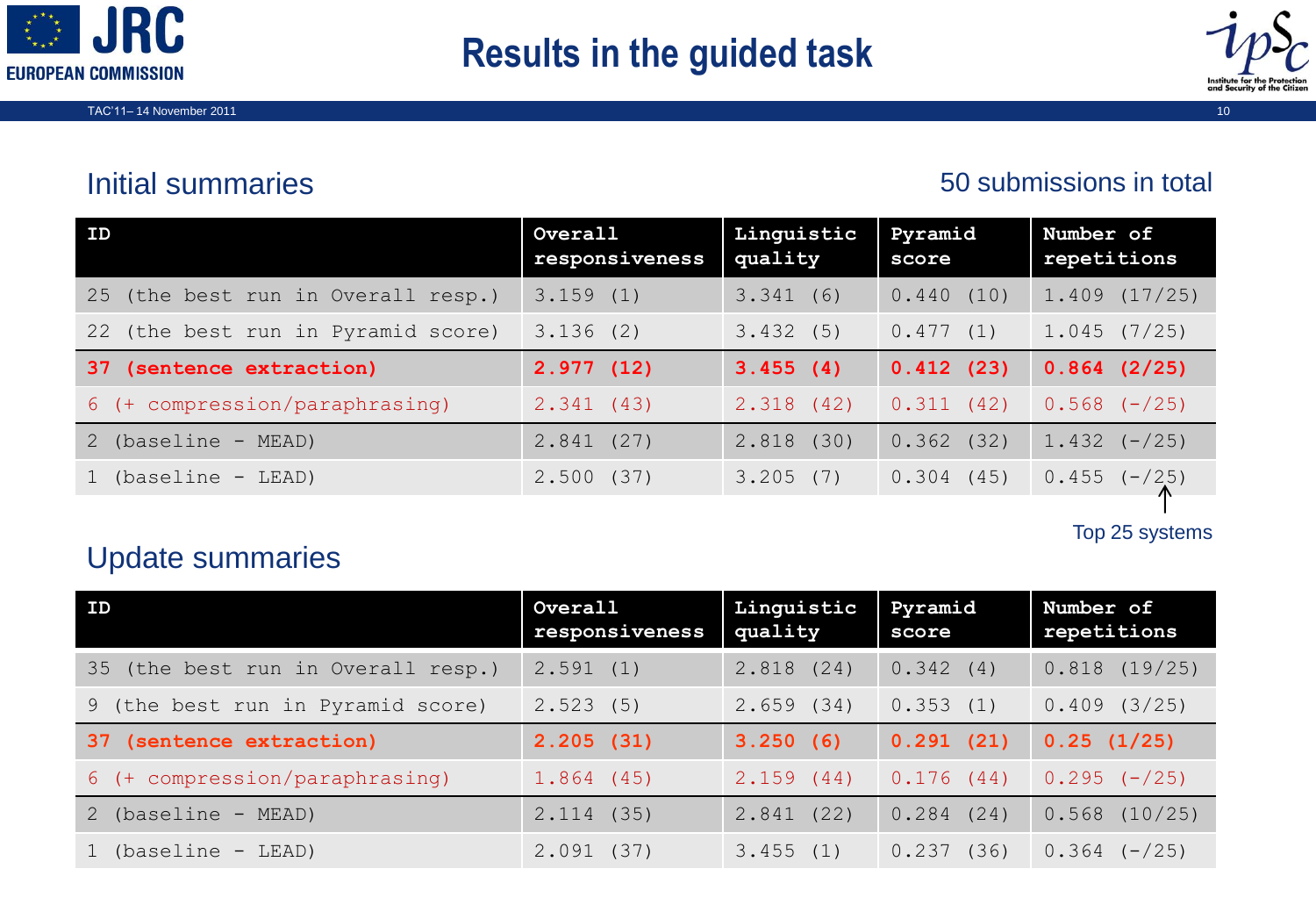

- Data Project Syndicate (http://www.project-syndicate.org/)
	- Commentaries and analyses of important world event
	- Original text human-translated into various other languages (En, Fr, Es, De, Ru, Ar, Cz)
- Sentence-aligned (91.7% one-to-one alignments) parallel corpus
- Manual selection of the most important sentences
	- 4 annotators / 78% inter-annotator agreement (at least two annotators)
- **Projecting the sentence selection to various target languages**
- Available for download: http://langtech.jrc.it/JRC\_Resources.html#Summarisation-evaluation
- Conclusions:
	- LSA-based summarizer selects different sentences in different languages (~40% agreement);
	- Its performance is comparable across languages
	- Introducing entities improves short summaries and leads to selection of more similar content among languages

Turchi Marco, Josef Steinberger, Mijail Kabadjov & Ralf Steinberger (2010). Using parallel corpora for multilingual (multidocument) Summarisation Evaluation. Conference on Multilingual and Multimodal Information Access Evaluation (CLEF'2010). Padua, Italy, 20-23 September 2010. Springer Lecture Notes for Computer Science LNCS.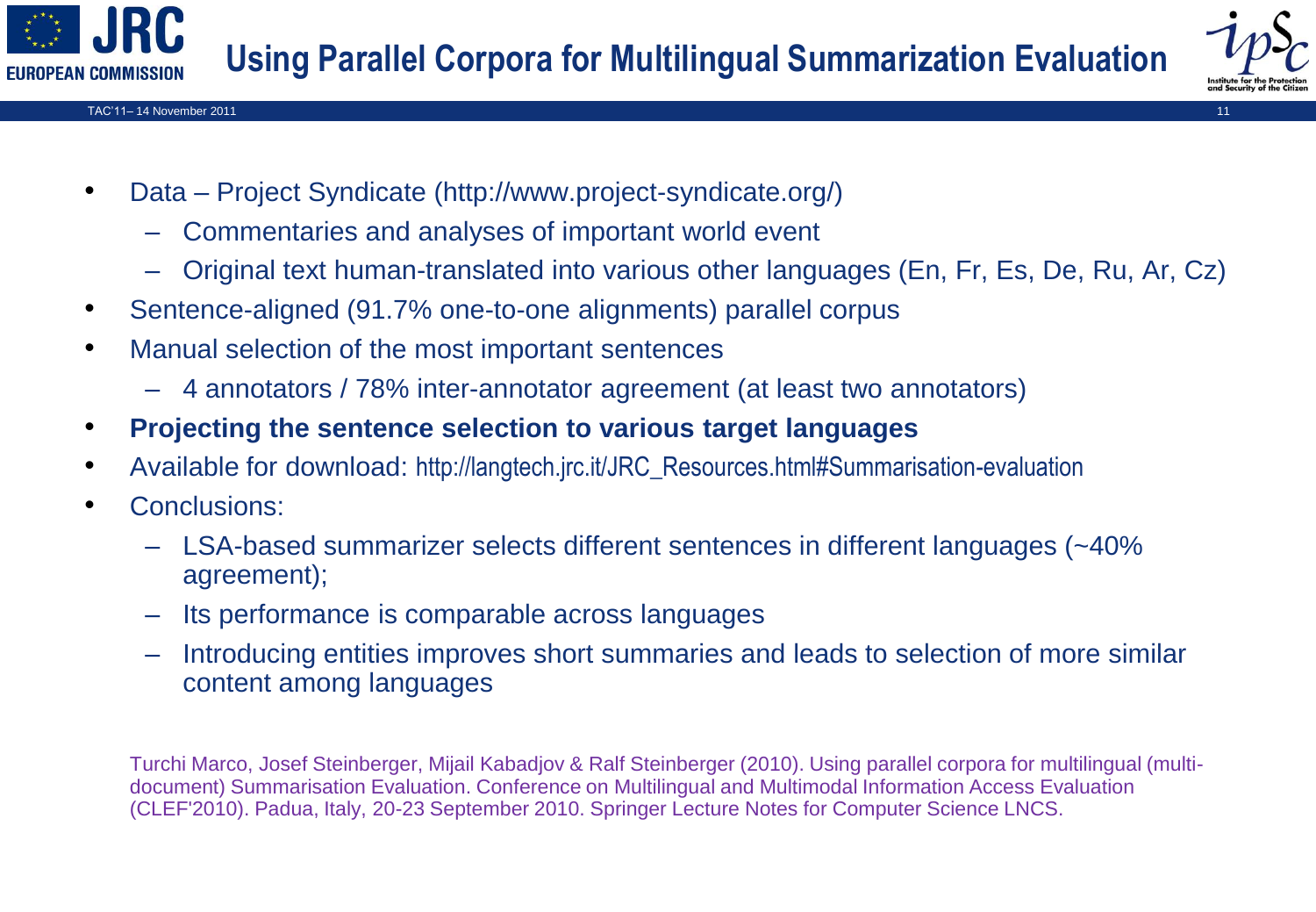

# **Multilingual task – human grades**



#### TAC'11– 14 November 2011 12

|                         |                | <b>Score Significance</b> |                         |              |               |             |   |
|-------------------------|----------------|---------------------------|-------------------------|--------------|---------------|-------------|---|
| $\blacktriangle$        | Β              | ~10                       | $\overline{A}$          |              |               |             |   |
| R                       | $\mathbf 1$    | 3.77                      | A                       | B            |               |             |   |
|                         | 9              | 3.73                      | A                       | B            |               |             |   |
| $\Delta$                | $\overline{8}$ | 3.70                      | $\mathbb{A}$            | B            |               |             |   |
|                         | 3              | 3.43                      | $\overline{\mathbf{A}}$ | $\mathbf{B}$ | C             |             |   |
| $\overline{\mathsf{B}}$ | $\overline{7}$ | 3.30                      |                         | B            | $\mathcal{C}$ |             |   |
|                         | 10             | 3.20                      |                         | B            | $\mathcal{C}$ |             |   |
|                         | $\mathbf 2$    | 3.10                      |                         | B            | $\mathcal{C}$ |             |   |
| C                       | 6              | 3.10                      |                         | B            | $\mathcal{C}$ |             |   |
|                         | $\overline{4}$ | 2.77                      |                         |              | $\mathcal{C}$ | $\mathbb D$ |   |
|                         | $\overline{C}$ | ~2.20                     |                         |              |               | D           | Ε |
|                         | A              | ~1.90                     |                         |              |               |             | Ε |

|              |                |      | <b>Score Significance</b> |
|--------------|----------------|------|---------------------------|
| $\mathsf{C}$ | $\, {\bf B}$   | 4.89 | $\mathbb{A}$              |
|              | $\overline{C}$ | 4.80 | $\overline{A}$            |
| Z<br>E       | $\overline{A}$ | 4.73 | A                         |
|              | $\mathbf D$    | 4.50 | $\overline{A}$            |
|              | 3              | 3.40 | $\boldsymbol{B}$          |
| C<br>H       | 9              | 3.30 | B                         |
|              | $\mathbf 1$    | 30   | B<br>$\mathsf{C}$         |
|              | $\overline{2}$ | 2.70 | $\mathcal{C}$             |
|              | 10             | 2.68 | $\overline{C}$            |
|              | 7              | 2.20 | D                         |
|              | 4              | 1.48 | Ε                         |

|   |                | <b>Score</b>    |              |   |   |   | <b>Significance</b> |
|---|----------------|-----------------|--------------|---|---|---|---------------------|
| Е | Α              | ~1.40           | $\mathbb{A}$ |   |   |   |                     |
| N | $\mathbf B$    | .30<br>$\sim$ 4 | Α            | B |   |   |                     |
|   | 3              | 3.57            | А            | B | S |   |                     |
| Ġ | $\mathcal{C}$  | ~23.53          |              | B | S | Τ |                     |
|   | $\overline{c}$ | 3.53            |              | B | S | т | V                   |
|   | $\overline{1}$ | 3.20            |              |   | S | Т | VX                  |
|   | 10             | 3.20            |              |   | S | т | VX                  |
|   | 5              | 2.73            |              |   | S | Т | VXY                 |
| S | 8              | 2.47            |              |   |   | т | VXYZ                |
| Н | $\sqrt{6}$     | 2.40            |              |   |   |   | VXYZ                |
|   | 9              | 2.27            |              |   |   |   | XYZ                 |
|   | $\overline{7}$ | 2.10            |              |   |   |   | ΥZ                  |
|   | 4              | 1.80            |              |   |   |   | Ζ                   |

|       |                | <b>Score</b>      |             |                |               | <b>Significance</b> |
|-------|----------------|-------------------|-------------|----------------|---------------|---------------------|
| F     | $\mathbf F$    | ~1.70             | Α           | B C            |               |                     |
|       | $\overline{C}$ | ~1.30             | Α           |                |               |                     |
|       | $\overline{A}$ | ~1.25             | $\mathbb A$ | B              |               |                     |
|       | $\overline{D}$ | ~1.20             | A           | $\overline{B}$ |               |                     |
| RENCH | $\overline{E}$ | ~1.90             | A           | $\mathbf B$    | $\mathcal{C}$ |                     |
|       | $\mathsf B$    | ~1.50             |             | B              | $\mathsf{C}$  |                     |
|       | 3              | 3.23              |             |                | d             |                     |
|       |                | 2.30              |             |                |               | $\mathbb D$         |
|       | $\frac{1}{2}$  | 2.20              |             |                |               | $\mathbf D$         |
|       |                | 2.20              |             |                |               | $\mathbf D$         |
|       | 10             | 2.10              |             |                |               | $\mathbf{D}$        |
|       | $\overline{7}$ | 2.07              |             |                |               | $\mathbf D$         |
|       |                | 2.03              |             |                |               | $\overline{D}$      |
|       | $\frac{9}{4}$  | $\mathbf 1$<br>90 |             |                |               | $\overline{D}$      |
|       |                | 1.33              |             |                |               | Ε                   |

| G                       |                |                |                |                | <b>Score Significance</b> |
|-------------------------|----------------|----------------|----------------|----------------|---------------------------|
|                         | A              | $~\sim 4$ . 40 | A              |                |                           |
| R                       | $\mathbf B$    | ~10            | $\overline{A}$ | $\overline{B}$ |                           |
|                         | 3              | 3.63           |                | в              | C                         |
|                         | $\overline{C}$ | ~23.50         |                | B              | $\mathcal{C}$             |
| E<br>E                  | $\overline{c}$ | 3.33           |                | B              | $\mathcal{C}$             |
| $\overline{\mathsf{k}}$ | 10             | 3.30           |                | B              | $\overline{C}$            |
|                         | 9              | 3.13           |                |                | $\mathcal{C}$             |
|                         | $\mathbf 1$    | 3.00           |                |                | $\overline{C}$            |
|                         | $\overline{7}$ | 2.10           |                |                | D                         |
|                         |                | 1.97           |                |                |                           |

|         |                |        | <b>Score Significance</b>   |
|---------|----------------|--------|-----------------------------|
| Н       | Α              | ~1.60  | $\mathbb{A}$                |
| Е       | 3              | 3.87   | $\mathbf{A}$<br>$\mathbf B$ |
|         | $\mathbf B$    | ~23.60 | $\mathcal{C}$<br>B          |
| $\sf B$ | $\mathsf{C}$   | ~23.60 | $\overline{C}$<br>B         |
|         | $1\,$          | 3.29   | $\mathcal{C}$<br>B          |
| R       | $\overline{2}$ | 3.29   | $\mathcal{C}$<br>B          |
| E       | 9              | 3.16   | $\mathcal{C}$<br>B          |
|         | $\overline{7}$ | 3.06   | $\mathcal{C}$               |
|         | 10             | 3.03   | $\overline{C}$              |
|         |                | 2.19   |                             |

|                |       | <b>Score Significance</b> |
|----------------|-------|---------------------------|
| $\mathbf B$    | ~1.70 | $\overline{A}$            |
| A              | ~1.20 | A<br>B                    |
| $\mathsf{C}$   | ~1.00 | B                         |
| 5              | 2.73  | C                         |
| $\overline{2}$ | 2.53  | $\mathsf{C}$              |
| $\overline{1}$ | 2.50  | $\overline{C}$            |
| 3              | 2.47  | Ć                         |
| $\overline{7}$ | 2.00  | D                         |
| $\overline{6}$ | 1.90  | Ε<br>D                    |
| 10             | 1.83  | Ε<br>D                    |
| 9              | 1.80  | Ε<br>D                    |
| 4              | 1.40  | Ε                         |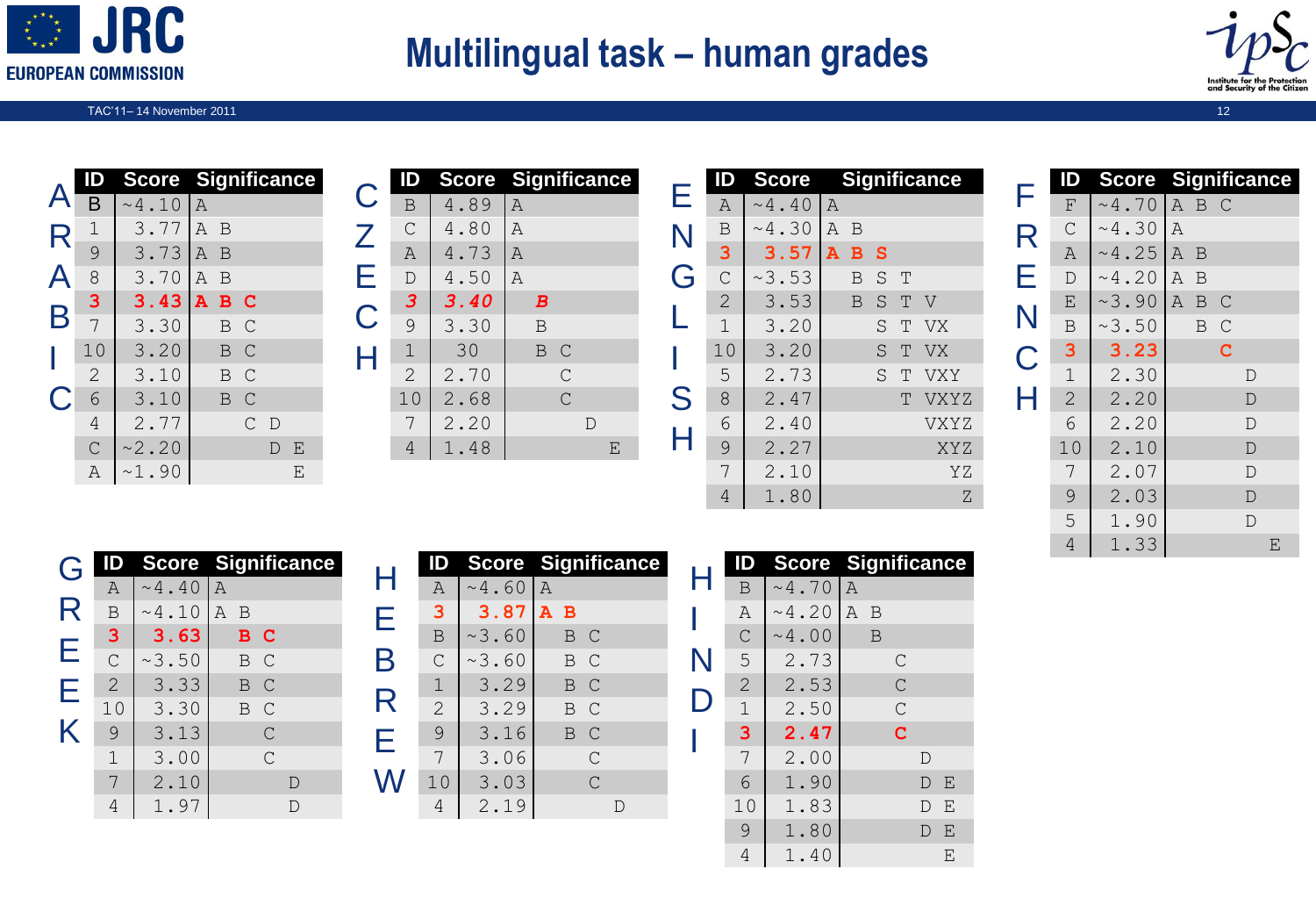

# **Multilingual task – adjusting the grades**



TAC'11–14 November 2011 13 November 2011 13 November 2011 13 November 2013 13 November 2011 13 November 2011 13

| Raw    |  |
|--------|--|
| grades |  |

| ID           | Czech   | English | French  | Arabic  | Greek   | Hebrew  | Hindi   | Average |
|--------------|---------|---------|---------|---------|---------|---------|---------|---------|
|              | 3.00    | 3.20    | 2.30    | 3.77    | 3.00    | 3.29    | 2.50    | 3.01    |
| 2            | 2.70    | 3.53    | 2.20    | 3.10    | 3.33    | 3.29    | 2.53    | 2.96    |
| $\mathbf{3}$ | 3.40(1) | 3.57(1) | 3.23(1) | 3.43(4) | 3.63(1) | 3.87(1) | 2.47(4) | 3.37(1) |
| 4            | 1.48    | 1.80    | 1.33    | 2.77    | 1.97    | 2.19    | 1.40    | 1.85    |
| 5            |         | 2.73    | 1.90    |         |         |         | 2.73    | 2.46    |
| 6            |         | 2.40    | 2.20    | 3.10    |         |         | 1.90    | 2.40    |
| $7^{\circ}$  | 2.20    | 2.10    | 2.07    | 3.30    | 2.10    | 3.06    | 2.00    | 2.40    |
| 8            |         | 2.47    |         | 3.70    |         |         |         | 3.08    |
| 9            | 3.30    | 2.27    | 2.03    | 3.73    | 3.13    | 3.16    | 1.80    | 2.78    |
| 10           | 2.68    | 3.20    | 2.10    | 3.20    | 3.30    | 3.03    | 1.83    | 2.76    |

| Length-aware | ID             | Czech   | English | French  | Arabic  | Greek   | Hebrew  | Hindi   | Average |
|--------------|----------------|---------|---------|---------|---------|---------|---------|---------|---------|
|              |                | 3.00    | 3.10    | 2.28    | 3.77    | 3.00    | 3.29    | 2.50    | 2.99    |
| human        | $\mathbf{2}$   | 2.70    | 3.53    | 2.20    | 3.10    | 3.33    | 3.29    | 2.53    | 2.96    |
| grades       | 3              | 3.15(2) | 3.31(2) | 2.93(1) | 3.10(7) | 3.25(3) | 3.56(1) | 2.20(4) | 3.07(1) |
|              | $\overline{4}$ | 1.48    | 1.80    | 1.33    | 2.76    | 1.97    | 2.19    | 1.27    | 1.83    |
|              | 5              |         | 2.63    | 1.69    |         |         |         | 2.60    | 2.31    |
|              | 6              |         | 1.98    | 1.62    | 2.76    |         |         | 1.64    | 2.00    |
|              | 7              | 2.19    | 2.09    | 2.05    | 3.30    | 2.10    | 3.06    | 1.99    | 2.40    |
|              | $8\,$          |         | 2.47    |         | 3.66    |         |         |         | 3.06    |
|              | 9              | 3.30    | 2.27    | 2.03    | 3.73    | 3.13    | 3.16    | 1.80    | 2.78    |
|              | 10             | 2.68    | 3.20    | 2.10    | 3.20    | 3.30    | 2.85    | 1.75    | 2.73    |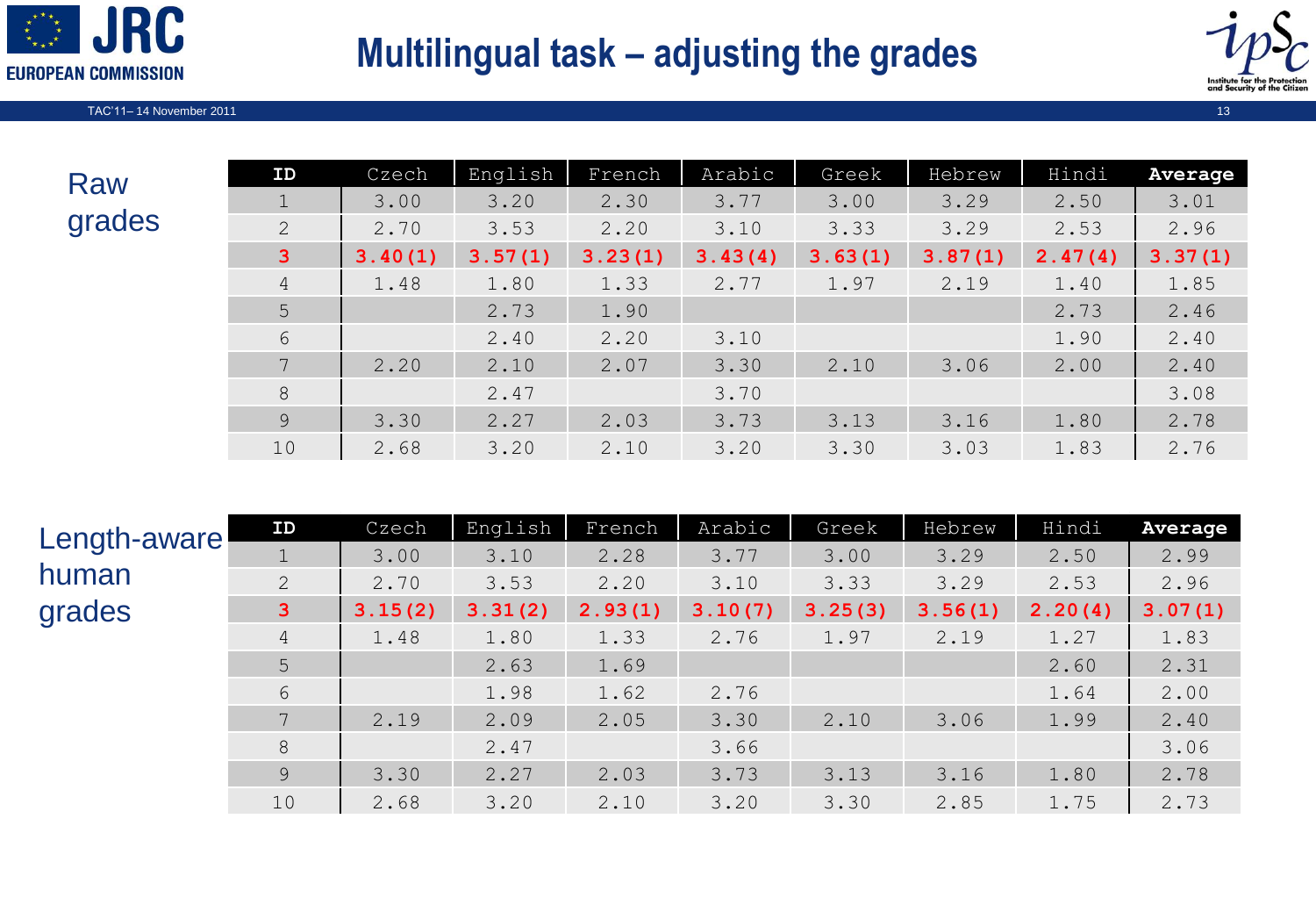# **Multilingual task – ROUGE-2 and AutoSummENG**



TAC'11– 14 November 2011 14

ROUGE-2

**EUROPEAN COMMISSION** 

**JRC** 

| ID             | Czech    | English  | French   | Arabic   | Greek    | Hebrew   | Hindi          | Average  |
|----------------|----------|----------|----------|----------|----------|----------|----------------|----------|
| $\mathbf 1$    | 0.173    | 0.121    | 0.153    | 0.120    | 0.061    | 0.051    | $\Omega$       | 0.097    |
| $\overline{2}$ | 0.190    | 0.170    | 0.197    | 0.138    | 0.149    | 0.095    | 0.008          | 0.135    |
| 3 <sup>1</sup> | 0.199(1) | 0.173(1) | 0.201(1) | 0.158(1) | 0.100(3) | 0.129(1) | 0.058(1)       | 0.145(1) |
| $\overline{4}$ | 0.178    | 0.151    | 0.159    | 0.139    | 0.128    | 0.082    | 0.025          | 0.123    |
| 5              |          | 0.136    | 0.118    |          |          |          | 0.033          |          |
| 6              |          | 0.106    | 0.100    | 0.137    |          |          | 0.008          |          |
| 7              | 0.138    | 0.096    | 0.150    | 0.106    | 0.049    | 0.090    | $\overline{0}$ | 0.090    |
| 8              |          | 0.121    |          | 0.147    |          |          |                |          |
| 9              | 0.139    | 0.109    | 0.129    | 0.125    | 0.072    | 0.102    | $\overline{0}$ | 0.097    |
| 10             | 0.351    | 0.251    | 0.285    | 0.233    | 0.145    | 0.222    | $\overline{0}$ | 0.212    |

| <b>AutoSummENG</b> | ID                          | Czech    | English  | French   | Arabic   | Greek    | Hebrew   | Hindi    | Average  |
|--------------------|-----------------------------|----------|----------|----------|----------|----------|----------|----------|----------|
|                    |                             | 0.361    | 0.344    | 0.387    | 0.297    | 0.306    | 0.277    | 0.240    | 0.316    |
|                    | $\mathcal{D}_{\mathcal{L}}$ | 0.373    | 0.386    | 0.414    | 0.369    | 0.375    | 0.327    | 0.286    | 0.361    |
|                    | 3                           | 0.430(1) | 0.426(1) | 0.466(1) | 0.483(1) | 0.372(2) | 0.368(1) | 0.275(2) | 0.403(1) |
|                    | 4                           | 0.370    | 0.379    | 0.367    | 0.383    | 0.330    | 0.313    | 0.199    | 0.334    |
|                    | 5                           |          | 0.350    | 0.358    |          |          |          | 0.249    |          |
|                    | 6                           |          | 0.349    | 0.353    | 0.340    |          |          | 0.220    |          |
|                    |                             | 0.316    | 0.311    | 0.382    | 0.261    | 0.287    | 0.280    | 0.199    | 0.291    |
|                    | 8                           |          | 0.332    |          | 0.305    |          |          |          |          |
|                    | 9                           | 0.312    | 0.304    | 0.336    | 0.282    | 0.291    | 0.272    | 0.207    | 0.286    |
|                    | 10                          | 0.689    | 0.548    | 0.595    | 0.666    | 0.524    | 0.537    | 0.361    | 0.560    |